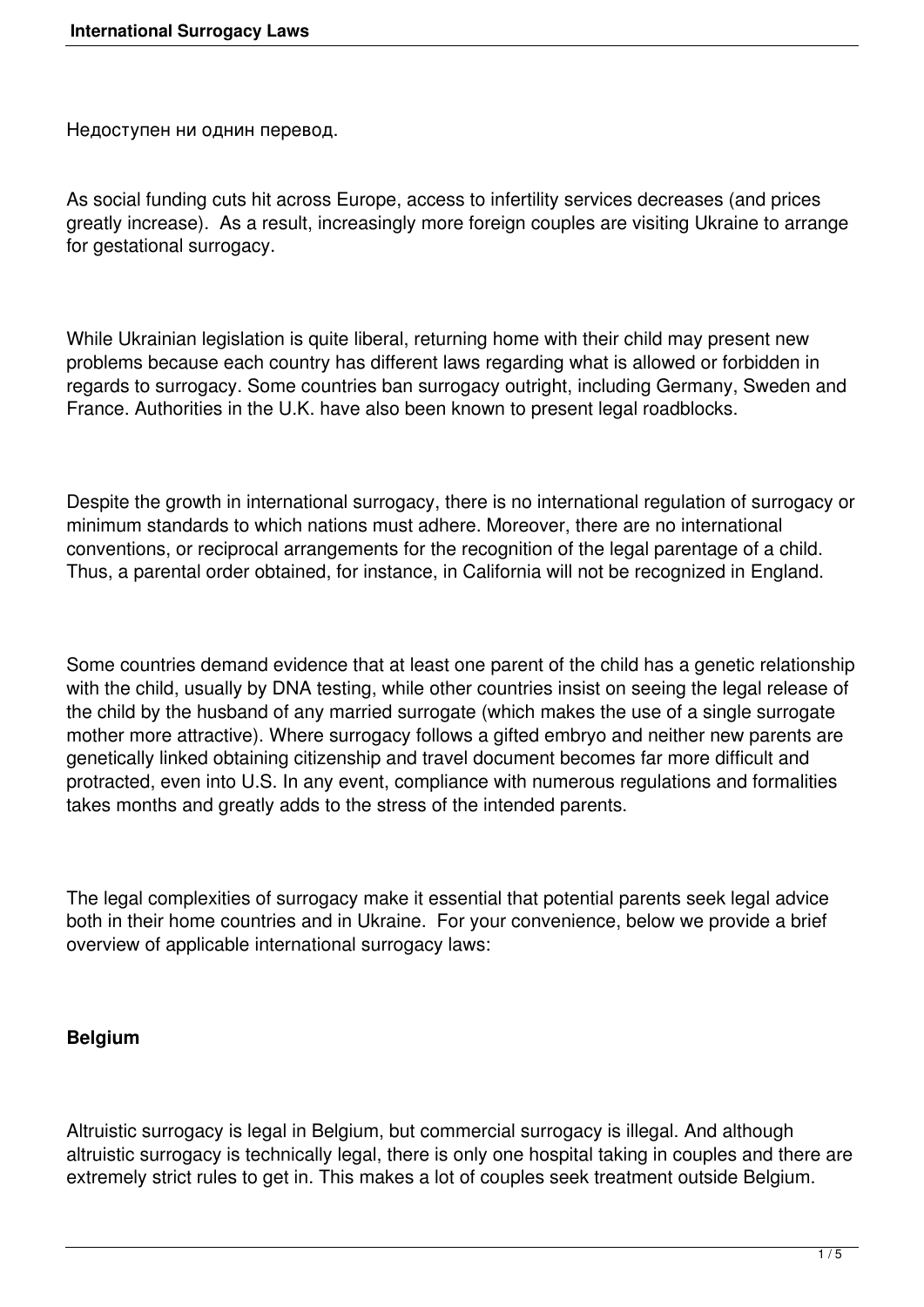## **France**

In France, Article 17/6 of the Civil Code makes void any agreement with a third party relating to procreation or gestation. In the Mennesson case, the highest court in France, the Cour de Cassation, ruled that that it was contrary to public policy to give effect to foreign surrogacy agreements. An appeal is currently being prepared by the intending parents to the European Court of Human Rights. Likewise, the French embassy's website in Kyiv strongly warns its citizens against the practice, saying those who fail to comply with the ban may encounter "serious judicial and administrative problems" including possible criminal sanction.

On the other hand, the Conseil d'Etat, the highest administrative court, provided an administrative means of recognizing foreign surrogacy agreements by overturning a decision of the French Consulate in India not to issue travel documents. The Conseil d'Etat has no jurisdiction over matters of parentage but nevertheless made an order which effectively made lawful a surrogacy agreement entered into overseas.

### **Germany**

The German courts have held that surrogacy is a breach of Article 1 of the Constitution, which states that human dignity is inviolable. To make a human being the subject of a contract is impermissible under German law, including the use of a third party's body for the purposes of reproduction. The strict definition of motherhood under the German Civil Code also makes surrogacy arrangements impermissible.

#### **Netherlands**

The popular image of the Netherlands as a liberal bastion does not as yet extend to its approach to surrogacy. Altruistic surrogacy is legal in the Netherland, but commercial surrogacy is illegal. Entering or attempting to enter a surrogacy arrangement can be punished with imprisonment. Moreover, although altruistic surrogacy is technically legal, there are very few hospitals taking in couples and there are extremely strict rules to get in. This makes a lot of couples seek their treatment outside the Netherlands.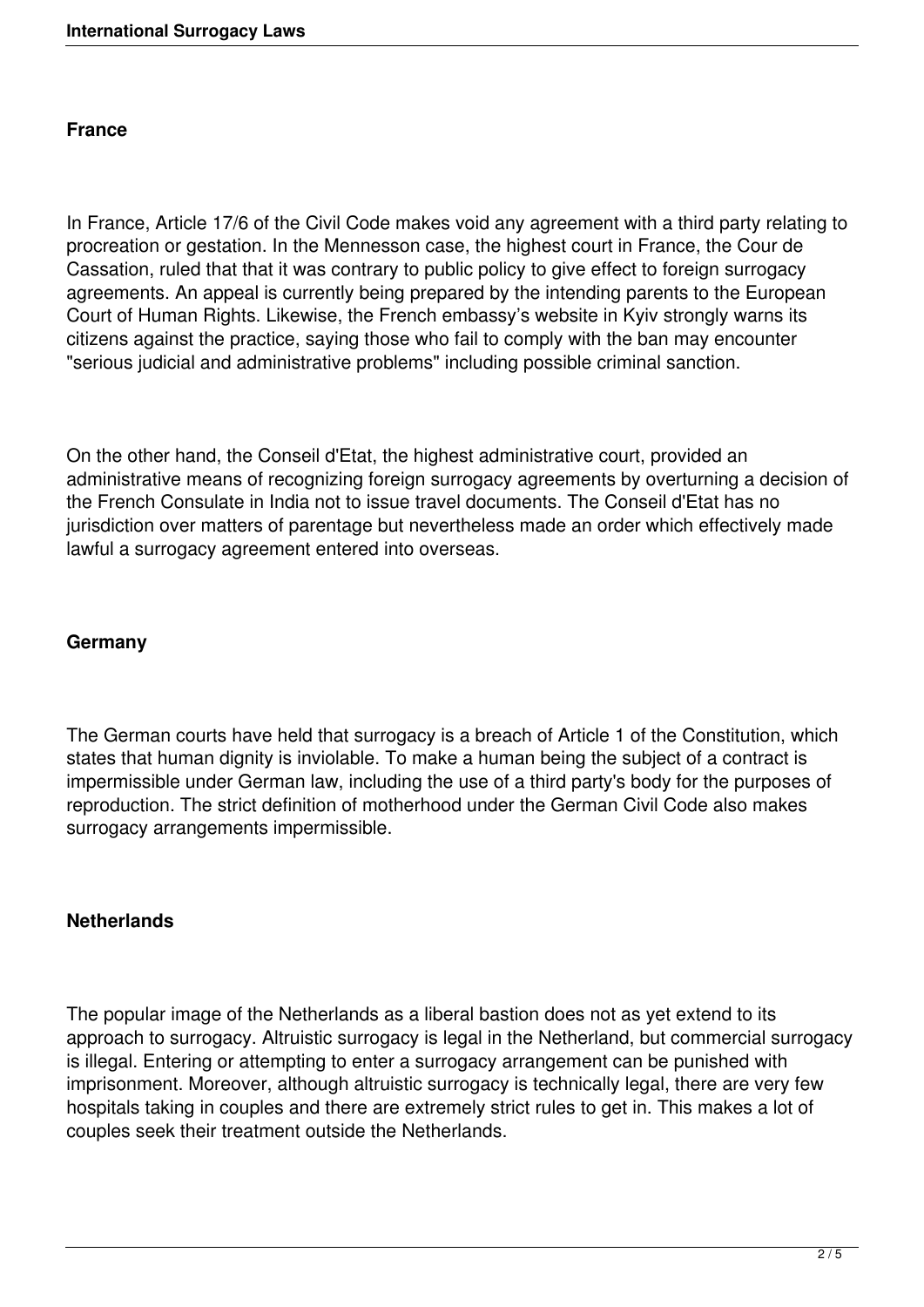### **Sweden**

Surrogacy is banned in Sweden, but Sweden recently took a step toward a possible lifting of its ban on surrogate motherhood, when the Riksdag's Committee on Social Affairs recently voted by a wide majority on to authorize the government to carry out an inquiry into surrogate motherhood. Surrogacy in Sweden is on the right track, but still a very long way from liberalization.

# **United Kingdom**

Commercial surrogacy arrangements are not legal in the United Kingdom. Such arrangements were prohibited by the Surrogacy Arrangements Act 1985, making it is illegal to pay more than expenses for a surrogacy. Regardless of contractual or financial consideration for expenses, surrogacy arrangements are not legally enforceable within the United Kingdom. A surrogate mother still maintains the legal right of determination for the child, even if they are genetically unrelated. Unless a parental order or adoption order is made the surrogate mother remains the legal mother of the child.

The UK's approach makes it very difficult for the intending parents to enter into commercial surrogacy arrangements. For example, it is unlawful for intending parents to advertise for a surrogate, or for a woman to advertise a willingness to become a surrogate. The Surrogacy Arrangements Act 1985 s.2(1) prevents a third party (though not a surrogate or intending parents) from initiating or taking part in negotiations, offering or agreeing to negotiate, or compiling any information with a view to its use in making, or negotiating the making of, surrogacy arrangements.

Since the Human Fertilisation and Embryology Act 1990 came into force, intending parents have been able to acquire legal parenthood of their child to the exclusion of the surrogate (and, if applicable, her husband) by a parental order. The criteria for a parental order are now contained in section 54 of the Human Fertilisation and Embryology Act 2008. A parental order will usually be granted by the English courts, provided that the criteria set out in section 54 are met and it is in the child's best interests to make the order. Although the Act provides that no more than 'reasonable expenses' should be paid to the surrogate, the English courts have retrospectively approved surrogacy payments made overseas which go beyond reasonable expenses. In any case, the couple must provide the English court with detailed documentation of all payments made to the surrogate mother.